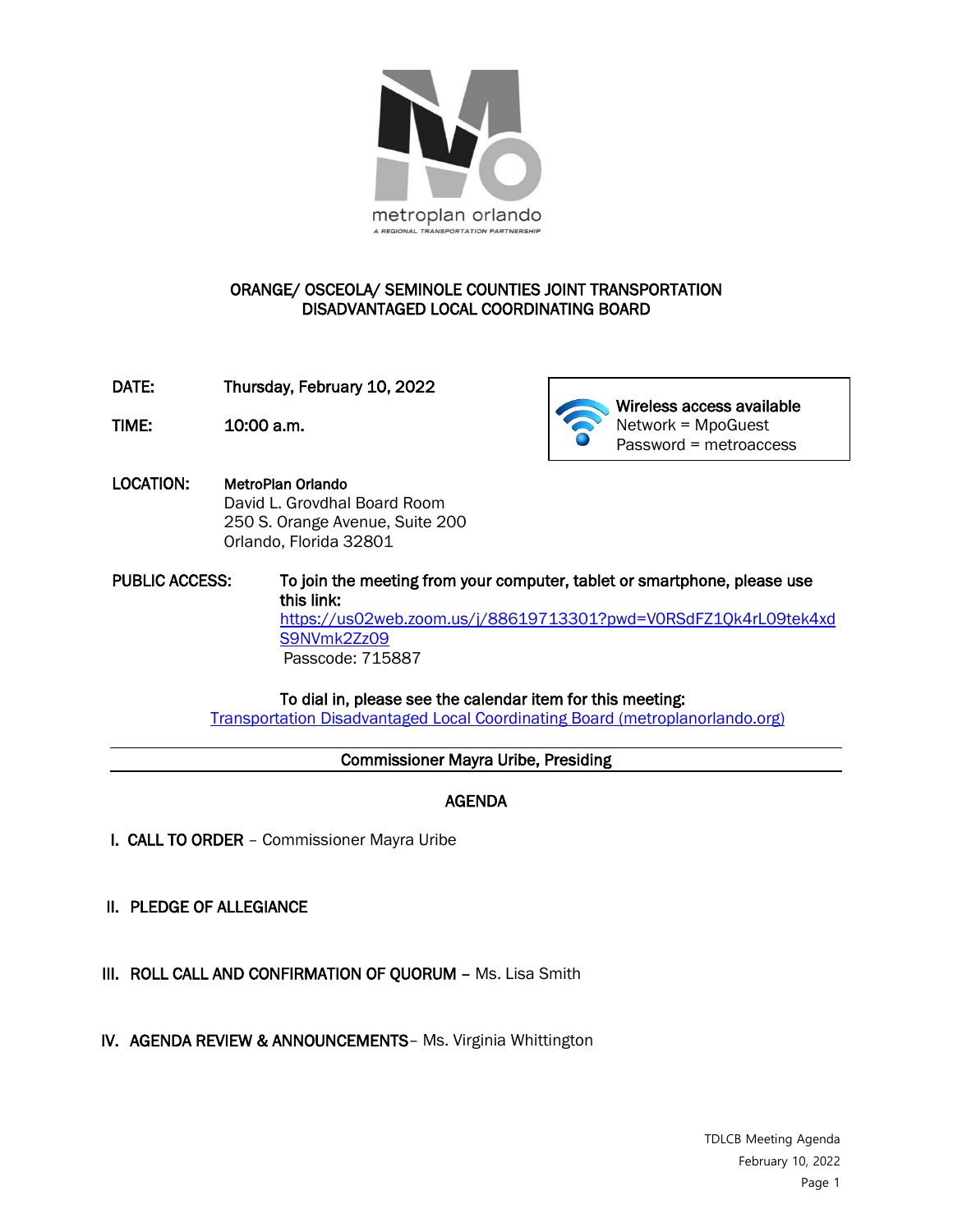## V. PUBLIC COMMENTS ON ACTION ITEMS

Comments from the public will be heard pertaining to Action Items on the agenda for this meeting. People wishing to speak must complete a "Speakers Introduction Card" at the reception desk. Each speaker is limited to two minutes.

## VI. Quality Assurance Task Force (QATF) Report

Ms. Marilyn Baldwin, Chairperson of the QATF, will provide a brief report from their January 25, 2022 meeting.

#### VII. CONSENT AGENDA

#### A. Approval of minutes of previous meeting TAB 1

The minutes of the November 18, 2021 Transportation Disadvantaged Local Coordinating Board meeting are included at Tab 1 for approval.

#### B. Acknowledgement of public meeting comments TAB 2

Staff requests acknowledgement of a summary of the public comments received during the annual public meeting November 18, 2021. The summary is attached at Tab 2.

## VIII. ACTION ITEMS

## A. Election of TDLCB Vice-Chair

#### B. Approval of New TDLCB Members

The Quality Assurance Task Force met January 25, 2022 to review applications received from parties interested in filling two vacancies on the TDLCB. Based on the consensus of the QATF, staff recommends approval of the following new TDLCB members:

| Applicant                    | <b>Position</b>                    | Term                     |
|------------------------------|------------------------------------|--------------------------|
| Ms. Cheryl Stone             | Representing the Elderly (over 60) | <b>Three Years</b>       |
| Ms. Marycell Rodriguez-Mabry | <b>For-Profit Operator</b>         | $\overline{\phantom{0}}$ |
| Ms. Charlotte Campbell       | At-Large Alternate                 | <b>Three Years</b>       |

## C. Approval of 2022 TDLCB Membership Certification Cases and TAB 3

#### Pursuant to Rule 41-2.012(3), FAC, the MetroPlan Orlando Board will be asked to certify the membership of the Local Coordinating Board at its March 9, 2022 meeting. Action is requested to recommend approval of the TDLCB membership, which verifies compliance with the Commission for the Transportation Disadvantaged Local Coordinating Board and Planning Agency guidelines. Staff will update the certification document to include new members contingent upon Action Item VIII. B prior to submission to the MetroPlan Board.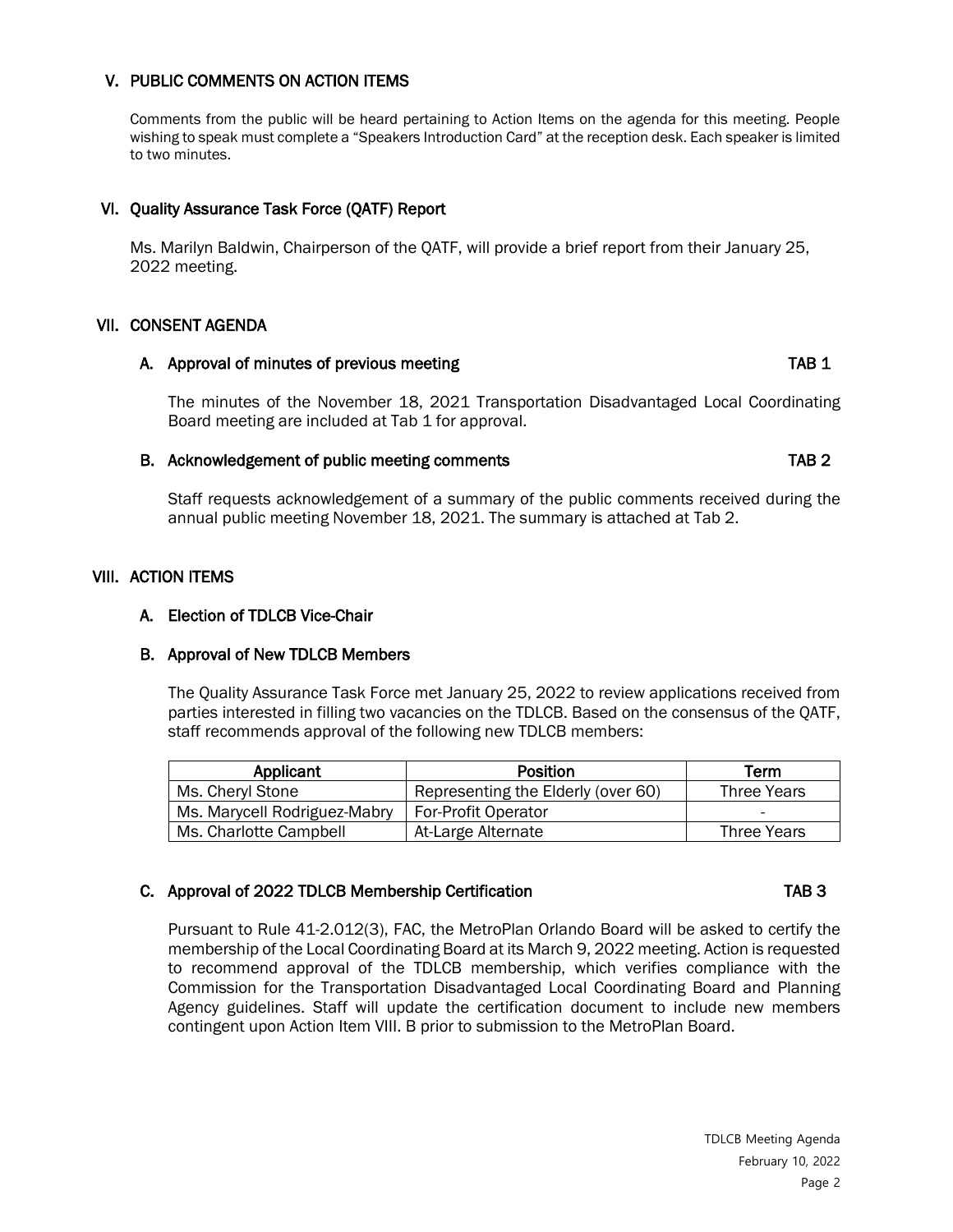## D. 2022 Quality Assurance Task Force Membership

Staff requests confirmation of the recommended 2022 QATF membership as follows:

Ms. Marilyn Baldwin, representing the Disabled Mr. Chad Ballard, representing the Medical Community Ms. Crystal Ford, Orange County EMS Mr. Wayne Olson, Florida Department of Education and Vocational Rehabilitation Mr. Bob Melia, Citizen Advocate (System User) Ms. Neika Berry, Citizen Advocate (Non-System User) Mr. Adam Zubritsky, Public Education/Orange County Public Schools Ms. Sharon Jennings, Agency for Persons with Disabilities, Alternate

## E. Approval of 2022 TDLCB Bylaws TAB 4

Pursuant to the CTD operating guidelines, the TDLCB is required to review their bylaws each year and recommend any necessary changes for approval. A preliminary review was conducted by the QATF at their meeting on January 25<sup>th</sup>. No changes were recommended by staff or members of the QATF. The bylaws are found in Tab 4. Staff requests approval of the bylaws as presented.

### F. Approval of 2022 Grievance Procedures TAB 5

Pursuant to the CTD operating guidelines, annually, the TDLCB must review and update its grievance procedures, if necessary. The grievance procedures were reviewed by the QATF at their January 25, 2022 meeting. No changes were recommended. Staff requests approval of the Grievance Procedures found at Tab 5.

#### G. Appointment of 2022 Grievance Committee

Pursuant to the TDLCB Grievance Procedure, a Grievance Committee shall be appointed by the Transportation Disadvantaged Local Coordinating Board Chair and shall consist of at least five (5) voting members of the TDLCB. Staff recommend previously appointed members continue as the 2022 Grievance Committee:

Ms. Diane Arnold, representing the Economically Disadvantaged Mr. Wilfredo Raices, representing Early Childhood Development Ms. Janeé Olds, representing Regional Workforce Development Ms. Alnita Whitt, representing Veterans Mr. Adam Zubritsky, representing Public Education Ms. Neika Berry, Citizen Advocate (Non-System User), Alternate

The Grievance Committee will only convene in the event an irreconcilable complaint is filed.

#### H. Community Transportation Coordinator Evaluation TAB 6

Pursuant to Florida Statutes 427.15 the performance of the Community Transportation Coordinator (CTC) shall be evaluated annually by the local coordinating board based on the CTD approved evaluation criteria. A copy of the completed evaluation shall be submitted to the metropolitan planning agency and the Commission. The recommendation or termination of any CTC shall be subject to approval by the Commission.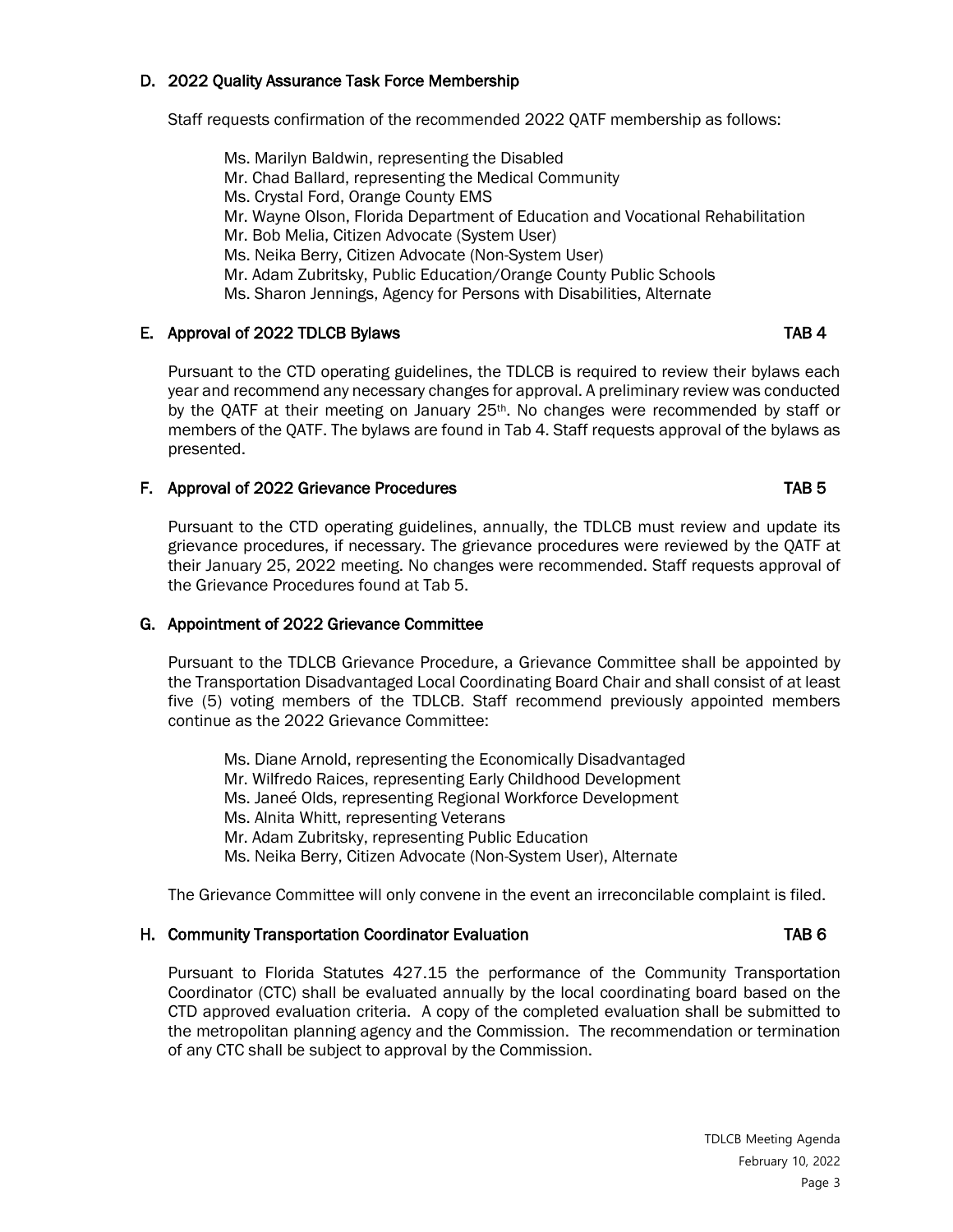Ms. Whittington will provide an overview of the process being recommended to conduct the 2022 evaluation electronically. Staff requests approval of the proposed process and feedback on potential evaluation subcategories.

# IX. PRESENTATIONS & STATUS REPORTS

|  | A. LYNX/Community Transportation Coordinator (CTC) Update | TAB 7 |
|--|-----------------------------------------------------------|-------|
|--|-----------------------------------------------------------|-------|

Mr. Norm Hickling will provide an Access Lynx Mobility Services Update.

## X. GENERAL INFORMATION TAB 8

## A. Planning Grant Update Report

 Quarterly progress reports of transportation disadvantaged planning accomplishments and planning contract deliverables as outlined in the planning grant agreement.

## B. Report of Operator Payments

 The Operators Payments Report is a requirement of the Local Coordinating Board and Planning Agency Operating Guidelines to ensure that operator payments are addressed as a standard agenda item. A copy of the report will be provided at the meeting.

## C. 2021 Attendance Records

A spreadsheet showing the attendance records for the TDLCB meetings during 2021 is enclosed for information purposes.

# XI. UPCOMING MEETINGS AND EVENTS OF INTEREST

- A. Annual CTD/FPTA Transportation Disadvantaged (TD) Day in Tallahassee February 16, 2022
- B. MetroPlan Orlando Board meeting March 9, 2022 at 9:00 a.m.
- C. Quality Assurance Task Force April 26, 2022 at 10:00 a.m.

## XII. MEMBER COMMENTS

# XIII. PUBLIC COMMENTS (GENERAL)